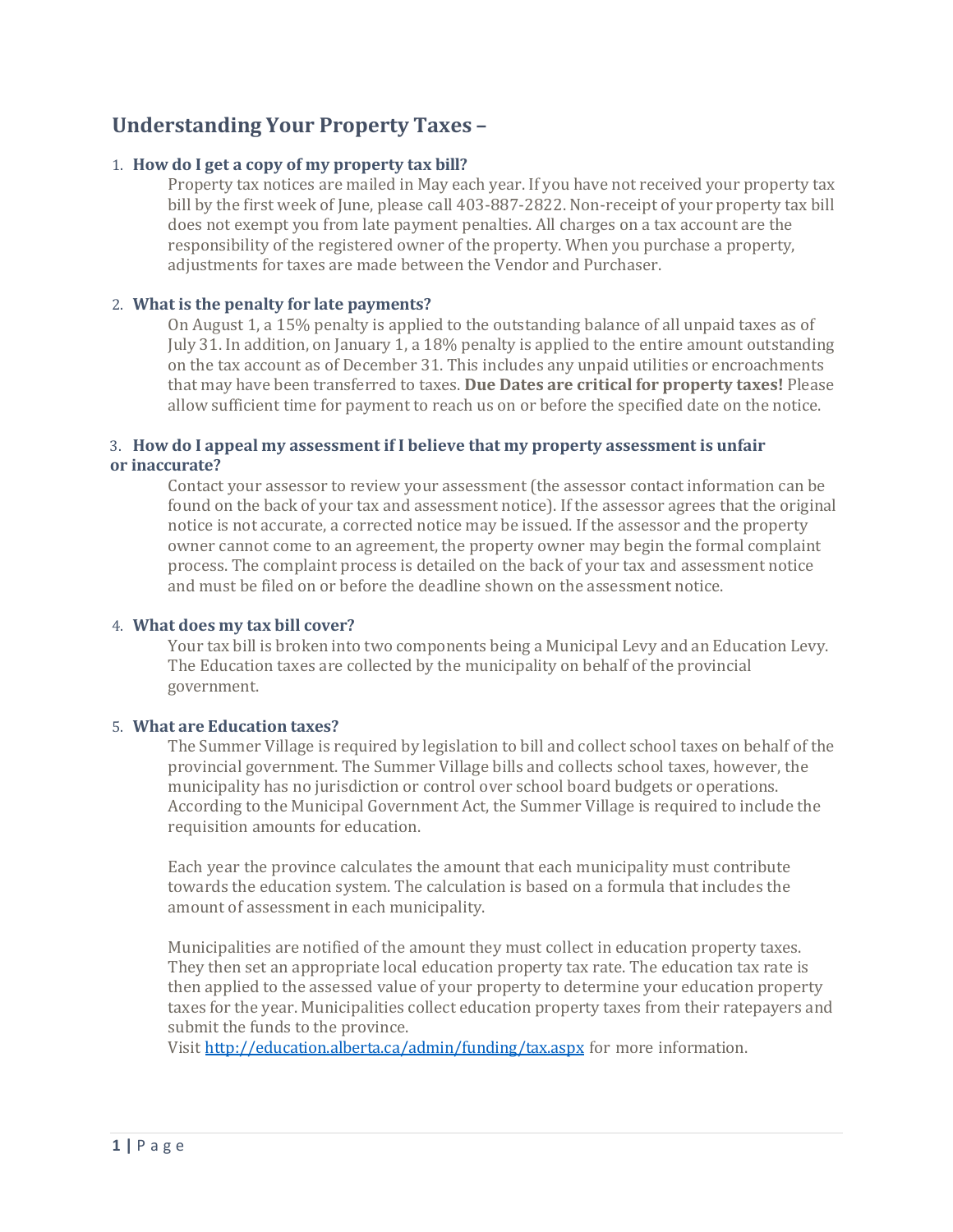#### 6. **Why do I pay for school taxes when I don't have [children](https://www.hinton.ca/Faq.aspx?TID=27) going to school?**

The prosperity and general well-being of society, or the community we live in, is directly related to the education of its people. For that reason, the costs of education are deemed to be the responsibility of all of society. Your education, for example, if received in Canada, was largely paid for by the previous generation of taxpayers.

Provincial legislation specifies that the funds for schools are to be collected by municipalities. The public and separate school boards determine the requisition revenues required to be paid by the Summer Village, and the total levy is distributed among taxpayers through their property tax bills.

#### 7. **What is meant by [Assessment](https://www.hinton.ca/Faq.aspx?TID=27) and Taxation?**

Property assessment is the process of estimating the market value of your property for taxation purposes. The property taxes that you pay are calculated in proportion to the value of the real estate you own. Assessments are used to distribute the tax burden in a fair and equitable manner. The Summer Village contracts Wild Rose Assessment Services from Red Deer, Alberta to prepare the property assessments.

Taxation is the process of applying a tax rate to a property's assessed value to determine the taxes payable by the owner of the property.

#### 8. **How was my assessment value [determined?](https://www.hinton.ca/Faq.aspx?TID=27)**

An assessment is the process of placing a dollar value on a property for taxation purposes and is governed by provincial legislation. The market value is the price a property might reasonably be expected to sell for. The assessment is based on the previous years' market value.

#### 9. **[What](https://www.hinton.ca/Faq.aspx?TID=27) is a Tax Rate?**

The tax rate is the amount of tax payable per dollar of the assessed value of a property. Property tax in dollar terms is calculated by multiplying the assessed property value and the tax rate and dividing by 1,000.

#### 10. **How are my property taxes [determined?](https://www.hinton.ca/Faq.aspx?TID=27)**

In order to calculate your property taxes, we do the following: Assessed Value x Tax Rate / 1000 = Property Taxes

## 11. **Why does my assessed value differ from my bank [mortgage](https://www.hinton.ca/Faq.aspx?TID=27) appraisal or real [estate](https://www.hinton.ca/Faq.aspx?TID=27) [appraisal?](https://www.hinton.ca/Faq.aspx?TID=27)**

Private appraisers, acting on behalf of financial institutions or agencies, evaluate property according to market conditions on the day they complete the appraisal. Municipal assessors determine the property values and conditions at set dates to ensure that all municipal assessments and subsequent taxation have a fair and equal base.

#### 12. **How Does the Summer Village [Determine](https://www.hinton.ca/Faq.aspx?TID=27) My Municipal Property Taxes?**

Property taxes are a primary source of revenue for municipalities and are used to finance local programs and services. Each year, municipalities determine the amount of money they need to operate and from this amount, known revenues such as grants are subtracted. The remainder (revenue requirement) is the amount of money the municipality needs to raise through property taxes to provide services for the year. The primary goal is fair and equitable distribution of tax.